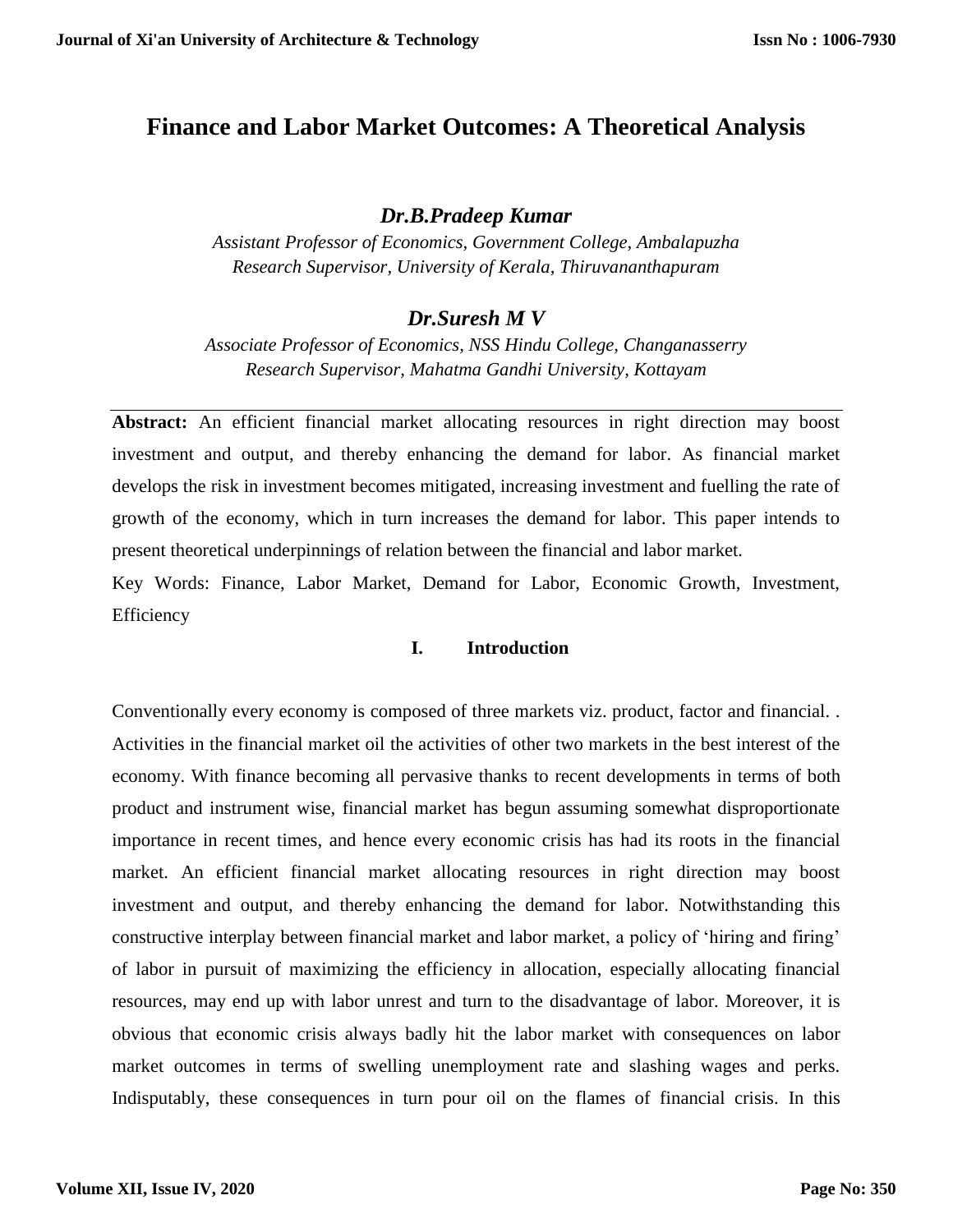backdrop, this paper intends to elaborate on the repercussions that have been produced on the labor market outcomes viz. wages, employment /unemployment rate, productivity etc. by the financial crisis triggered in 2008 the signs of which still haunt the economies today. Apart from this core purpose, the paper also examines the interconnection between the financial market and the labor market. The paper employs secondary data for analytical purpose.

#### **II. Labor and Finance**

It is curious to dwell into the association between labor and finance particularly because a bird's eye view of economic literature hardly shows a much detailed description and analysis of the connection between these two aspects. But a close looks at the recent development especially the financial meltdown and consequent economic slowdown that have been ravaging many of the economies whatsoever and howsoever 'tigers' they are, reveals the impeccable connection that fiancé and labor have got between each other. It is however quite interesting to note that production models in economics from the time of the so called orthodox economists, the Classical, have placed significant role for labor and capital as the two chief inputs which transform themselves into output, given technology, leading to the generation of income and output. Often, it is obvious, the production function is written as a function of three variables viz. Labor, Capital and Technology.

In the short turn, Labor is regarded as the only variable input, and therefore short run variation in quantity produced solely depends on the quantity of labor employed. In those days that is in the time of Classical economics, economists emphasized more on capital accumulation and appeared to have not given much thought on the existence and the scope of developing financial market. In those days, the amount of capital required for production was used to be sourced mainly from banking institutions and surplus group in the economy such as land lords. But with the development of financial market, today companies have an array of sources to choose from with regard to the sourcing of capital. In this circumstances, it is quite natural whatever happens in the financial market will have its far reaching repercussions on the labor market as well. Hence, different from the orthodox production functions, contemporary production functions have to take note that the variation in the quantity of labor being put to production could also be determined by the dynamics of financial market. This ultimately takes us to the inference that the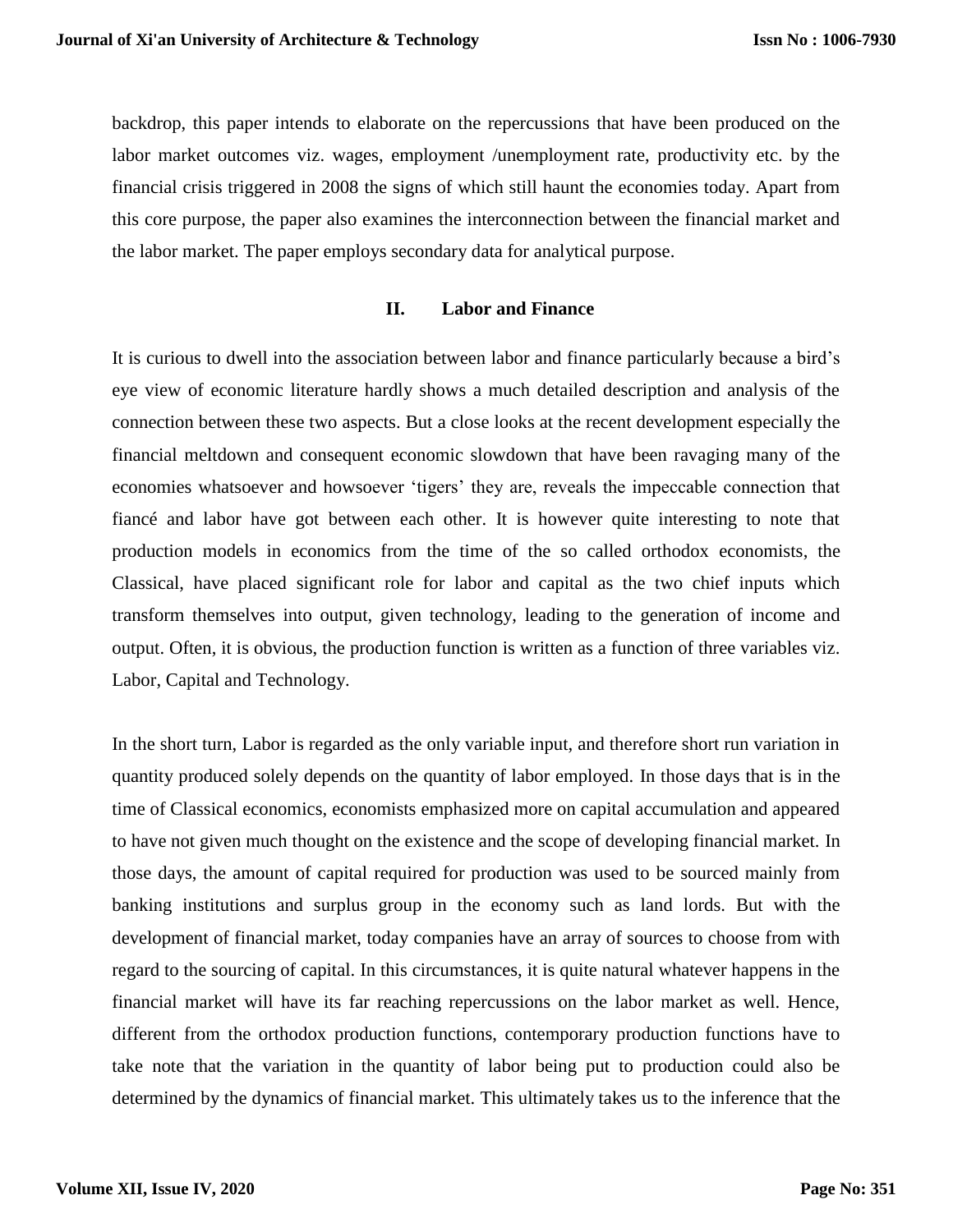short run production function of the sort which the Classical economists had presented ought to be reformulated taking into account the fact that variation in the quantity of labor is not only related to the labor market dynamics<sup>i</sup> but also to the changes in the financial market. Undoubtedly, any untoward changes in financial market are likely to affect the labor market, thereby leading to changes in the quantity of output produced in the economy. Precisely, it could be said that even in the short run, the interaction between the labor and finance has implication on the outcome of various economic variables like income, output and employment. Our discussion in this paper takes off from this presumption.

#### **III. Efficient and Inefficient Firms**

Having reestablished the connection between labor and finance it seems imperative to look into how financial market could impact the labor market. Needless to say, an efficient financial market allocates financial resources efficiently and fully so that whoever demands it legitimately and reasonably has the right to be endowed with the necessary financial resources. This efficient allocation of financial resources has two fold effects: One is that when financial resources are efficiently allocated, deserving or efficient firms get access to as much finance as they require which help them to enhance the demand for labor in an attempt to increase output and income. This will surely add to the aggregate income of the country. Surely, this is a favorable effect of the efficient allocation of resources by the financial market, forcing the labor market to demand more labor and thereby reducing the number of unemployed in the economy. However, problem crops up when some firms, which are unable to access the financial market primarily because of them being relatively inefficient, start facing problems in their production and inventory plans, leading eventually to the adoption of layoffs by these firms (Pagano, 2008). This will by any count increase unemployment and decline in output generation. This is the second effect, of course an unfavorable effect, of the association between the labor market and financial market. The above said second effect, the unfavorable one, could be mitigated if resources are reallocated from failing or incompetent firms to the competent firms, creating newer employment avenues in such firms leading to the absorption of employees overthrown from the incompetent firms. In this way, overall employment could be restored although intermittently, employment shocks are likely to be created due to the failing of the incompetent firms. In this way, efficient financial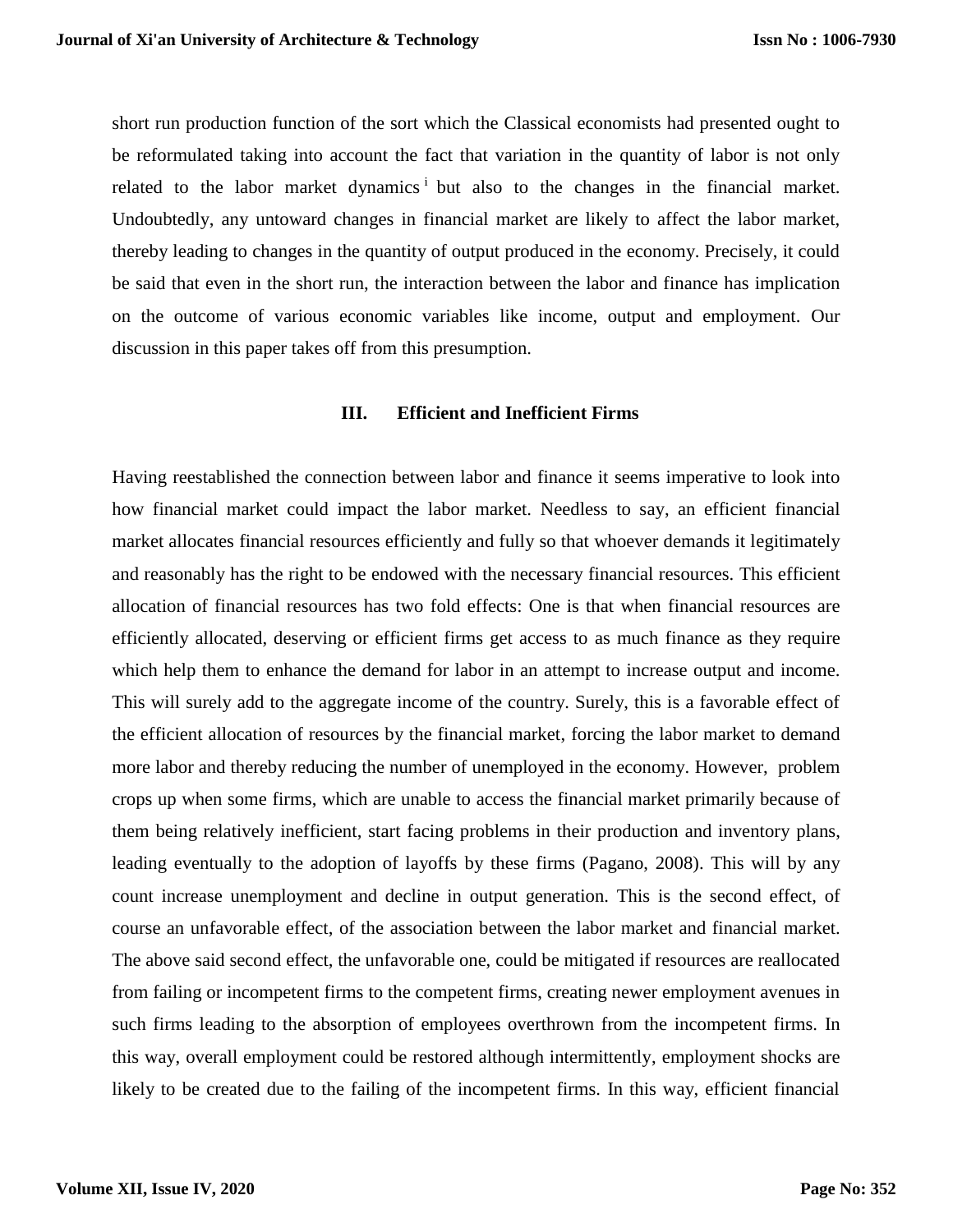market creates efficiency in production and employment through restructuring of the financial resources across different units of production and by facilitating the mobility of labor from the apparently inefficient production units to the efficient and well paying units of production.

### **IV. Finance and Economic Growth: Certain Evidences**

It is an altruism that finance helps economies to grow provided all other impediments of development that are likely to adversely affect this positive correlation stand nullified. Obviously, there exists a theoretical route to this positive correlation between finance and growth which none can prove otherwise. As financial market develops, the elements of risks may be mitigated through well-developed rules and regulations, and distortions and oscillations in price movements may be calmed down owing to the movement closer to financial information symmetry. This will not only increase the prospects of the access of financial resources to the existing and established production units but also motivate the establishment of venture units, the cumulative effect of which will be multiple increases in the number of employment opportunities at all levels. In this way, finance not only aids economies to foster its growth but also makes jobs available to all<sup>ii</sup>.

Let us put across some empirical evidence both country and sector wise to the effect that better financial market developments lead to faster and steady ups in economic growth. Truly speaking, financial development has been much highly correlated with the economic performance of many economies (King & Levine, 1993). Going much beyond the casual connection between economic growth and financial development, literature shows that studies have gone much deep into the relation that financial development has established with both per capita GDP and total factor productivity (TFP), and unsurprisingly, the relation has been found to be positive. Applying the same logic to the firms' level, studies have shown that financial development occupies a greater role in shaping the variables that are relevant for the performance of firms' at large (Rajan & Zingales, 1998).

It is true that liberalization has been instrumental in making the financial sector efficient in most of the economies, besides widening the size of the financial market in terms of the number of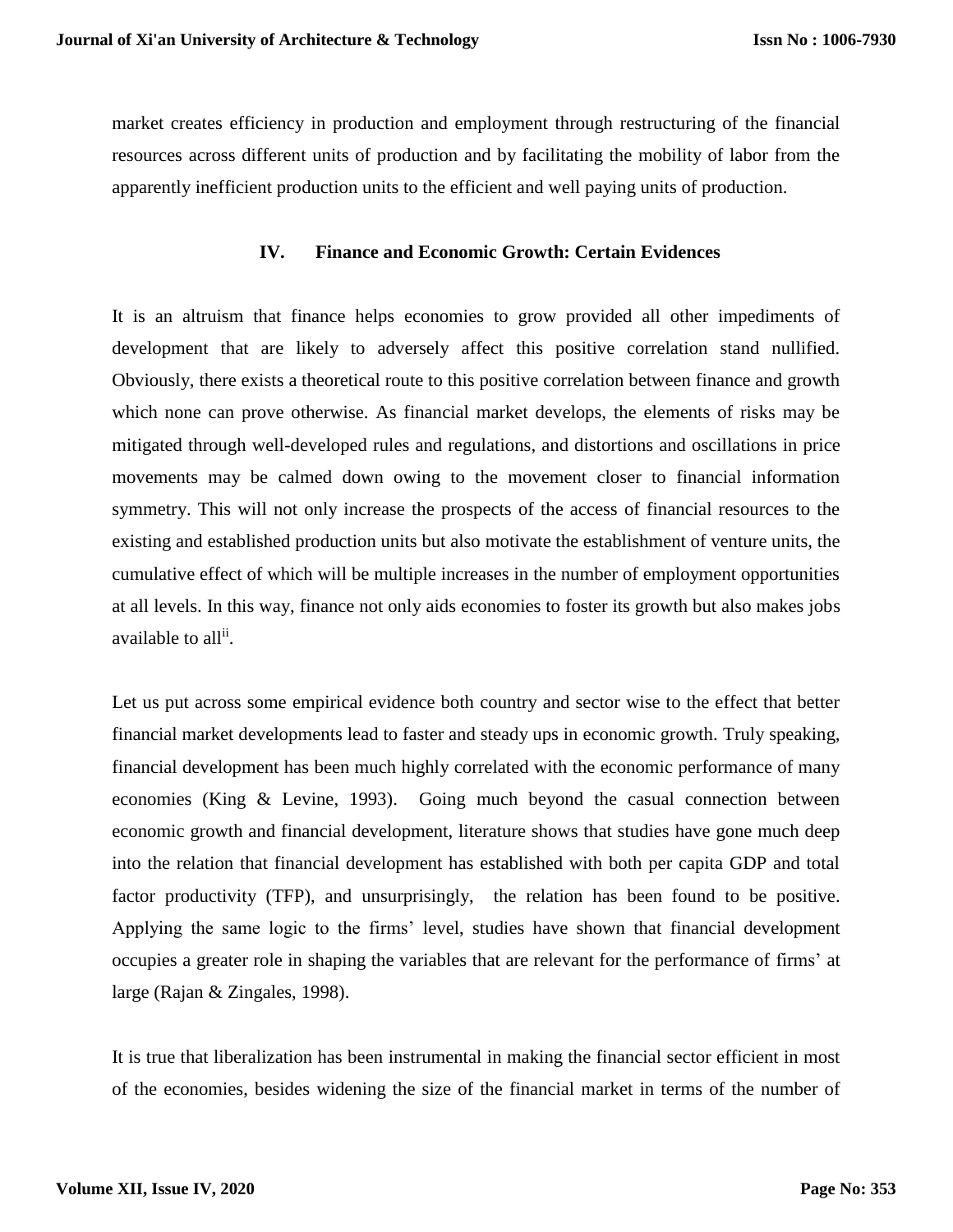institutions participating, the volume of transactions taking place and the diversity of financial products in use. It has been well proved that the unleashing of the liberalization forces has tremendously helped financial market to blossom to the beneficial effects of the economic performance of emerging economies. More specifically, owing the existence of better financial market the share of investible surplus going to the production units having higher marginal return of capital has gone up, leading to an increase in the efficiency in the allocation of precious investible financial resources (Galindo, Schiantarelli, & Weiss, 2007). Firm level studies also throw light on the fact that better financial sector in many economies has spawned the number of new firms entering new areas of production besides increasing the size of existing firms.

### **V. The other side of the story!**

In short, better financial market leads to increase in investment, both existing and new investment, leading to increase in the demand for labor, lowering unemployment, increasing total factor productivity, accelerating output generation and income, and finally resulting in faster and quality economic growth which will further increase the fortunes of employment opportunities. Economists often speak of this positive association between financial development and the economic growth, resulting in better labor market outcomes both in terms of increase in employment and compensation to the employees. All these rosy aspects notwithstanding, what is important is how the common mass perceives these outcomes. It is true that politicians and the trade unions do not optimistically perceive the finality of the above process but they are likely to ill-perceive the immediate negative consequences of the relation between the financial market and growth plus employment outcomes. Let us look at the rationale of this labor-unfriendly dimension of the relation between finance and growth in detail.

It is well known that in an effort to weed out the inefficiencies of the companies, financial restructuring of the assets and liabilities of entities needs to be executed which leads to takeovers, acquisitions and mergers. Most of these restructuring takes place when the companies go bankrupt owing to the long time inefficiencies in its operation, resulting in loss of income, profit and employment opportunities. This kind of restructuring may lead to layoffs and existing employees may go unemployed for a while. On account of the possibility of these 'employment